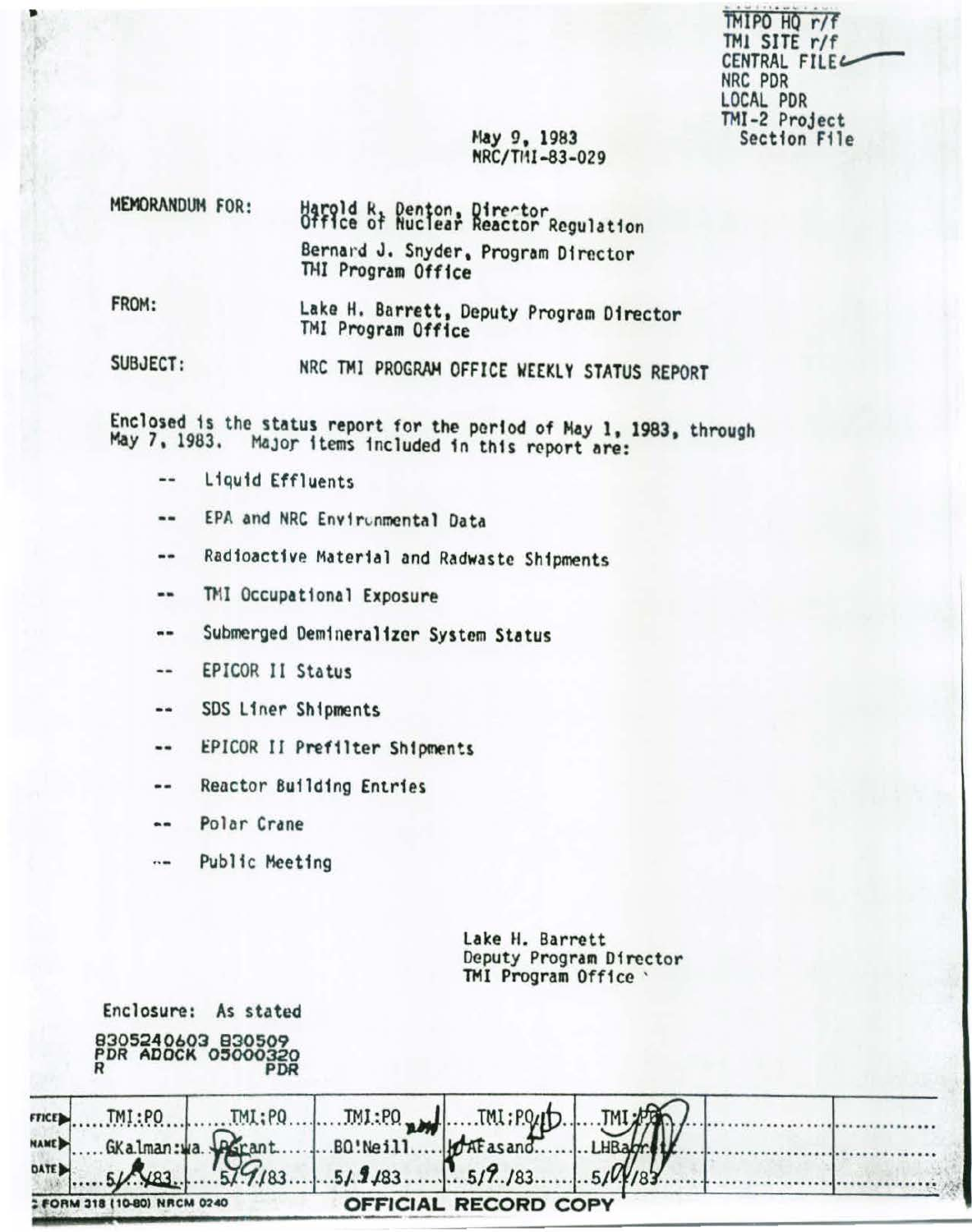May 9, 1983

Harold R. Denton Bernard J. Snyder

٠

cc w/encl: EJ)() OGC Office Dtrectors Commissioner's Technical Assistants NRr Dtvtston Directors NRL A/D's Regional Administrators *IE* Dtvtston Dtrectors TAS EIS TMI Program Office Staff (15)<br>PHS EPA DOE Rl Dtvtston Directors Pub11e Affatrs. Rl State Ltatson. Rl

|             | ORM 318 (10-80) NRCM 0240 |  | <b>OFFICIAL RECORD COPY</b> |  |  |
|-------------|---------------------------|--|-----------------------------|--|--|
| ATE         |                           |  |                             |  |  |
| <b>AMED</b> |                           |  |                             |  |  |
| FIGE        |                           |  |                             |  |  |

2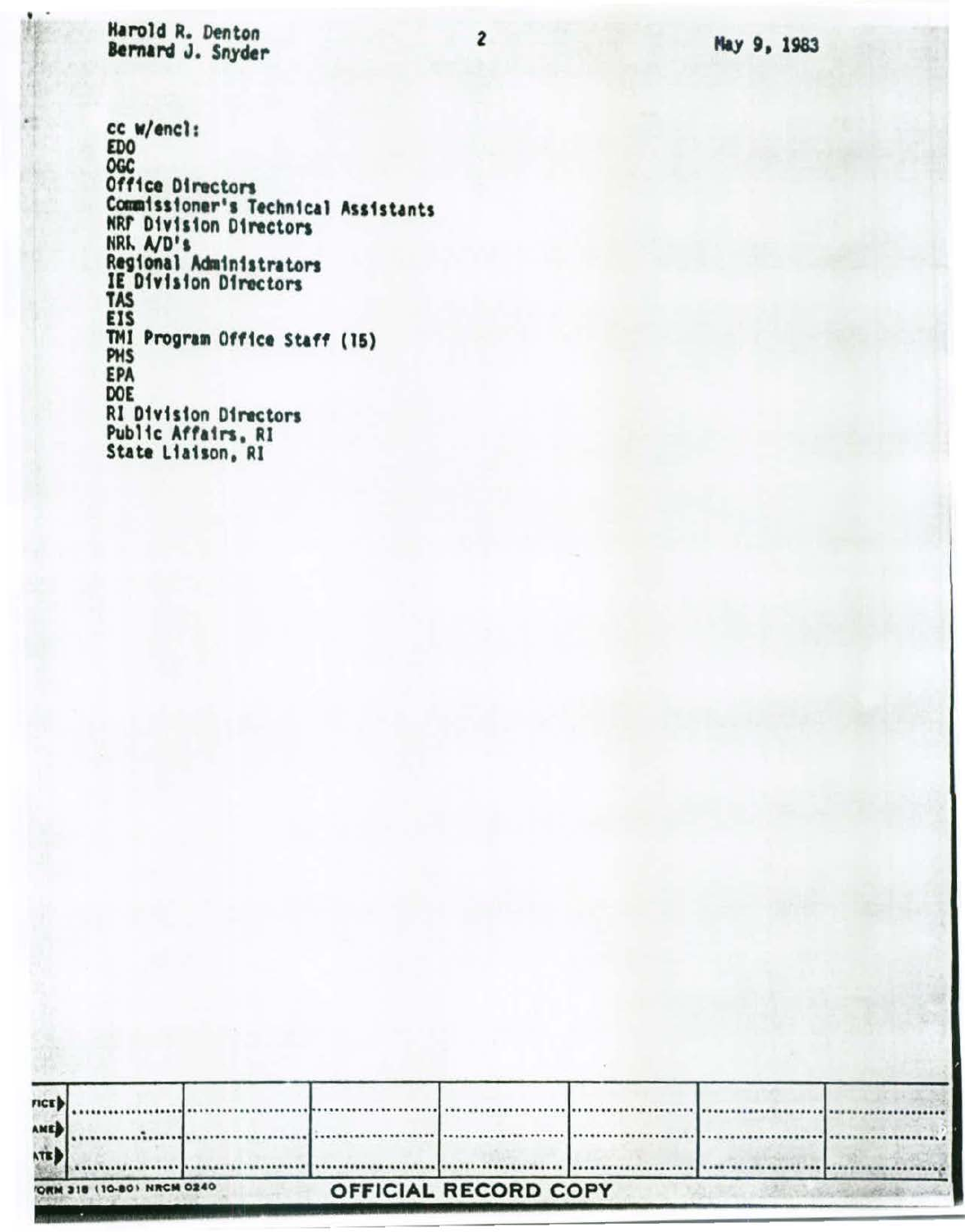# NRC THI PROGRAM OFFICE WEEKLY STATUS REPORT

May 1, 1983 - May 7, 1983

#### Plant Status

. ,

Core Coo11ng Mode: Heat transfer from the reactor coolant system {RCS) to reactor building ambient.

Available Core Cooling Mode: Hfnf Decay Heat Removal {MOHR) system.

RCS Pressure Control Mode: Standby Pressure Control System.

Major Parameters (as of 5:00 AM, May 6, 1983) (approximate values)<br>Average Incore Thermocouples\*: 91°F<br>Maximum Incore Thermocouple\*: 134°F Maximum Incore Thermocouple\*:

RCS loop Temperatures:

| Hot Leg                                         | 87°F         | 85°F         |
|-------------------------------------------------|--------------|--------------|
| Cold Leg $\begin{Bmatrix} 1 \\ 2 \end{Bmatrix}$ | 76°F<br>77°F | 76°F<br>76°F |

RCS Pressure: 64 psfg

Reactor Building: Temperature: 70°F<br>Pressure: -0.1 psig Airborne Radionuclide Concentrations:

> 1.8 E-7 uC1/cc H<sup>3</sup> (sample taken 5/5/83) 1.1 E-9 uCi/cc particulates (sample taken 5/5/83)

#### 1. Effluent and Environmental (Radfo1ogfca1) Information

Liquid effluents from the TMI site released to the Susquehanna River,<br>after sampling and monitoring, were within the regulatory limits and in accordance with NRC requirements and City of Lancaster Agreement.

Ourfng the period April 29, 1983, through Hay 5, 1983, the effluents contained no detectable radioactivity at the discharge point and individual effluent sources, which originated within Un1t 2, contained minute amounts of radioactivity. Calculations indicate that less than seventeen-millionths (0.000017) of a curie of cesium was discharged.

\*Uncertainties exist as to the exact location and accuracy of these readings.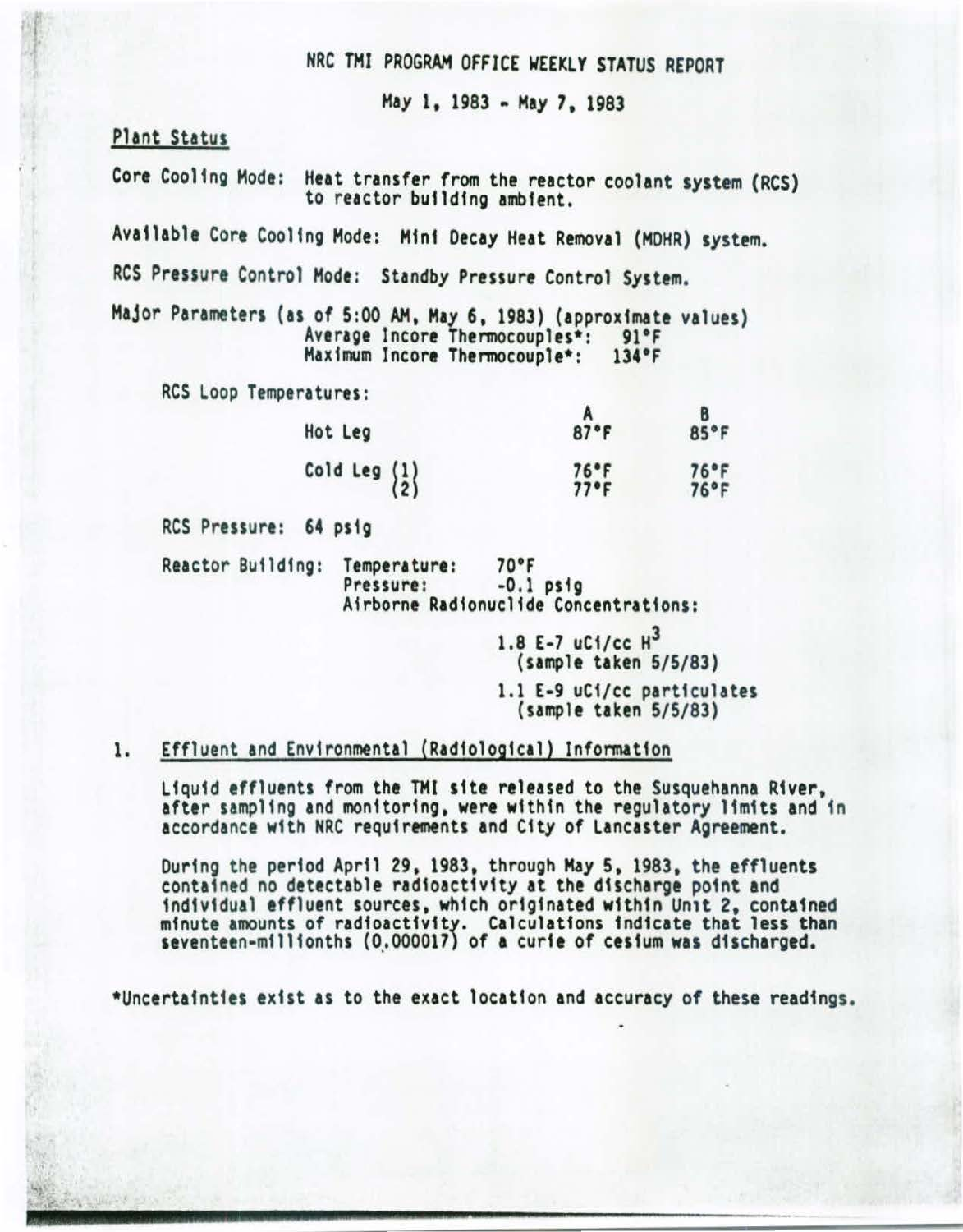- 2. Environmental Protection Agency (EPA) Environmental Data
	- •• The EPA Middletown Office has not received the env ironmental Kr-85 analytical results for the samples which were taken subsequent to April 15, 1983, from the EPA's Counting Laboratory at Las Vegas, Nevada. These results will be included fn a subsequent report.
	- •• No radiat1on above normally occurring background levels was detected in any of the samples collected from the EPA's afr and gamma rate networks during the period from April 27, 1983, through May 5, 1983.
- 3. NRC Environmental Data
	- •• The following are the NRC air sample analytical results for the onsfte continuous afr sampler:

| Sample | Per <sup>tod</sup>     | $1-131$<br>(uC1/cc) | $Cs - 137$<br>(uC1/cc) |
|--------|------------------------|---------------------|------------------------|
| HP-368 | April 28 - May 5, 1983 | $-7.3 E-14$         | $< 7.3 E-14$           |

- 4. Licensee Radioactive Material and Radwaste Shipments
	- On May 2, 1983, two boxes containing steam generator repair equipment taken from Unit 1 were shipped to Babcock and Wilcox, LYnchburg, Virginia.
	- On May 2, 1983, two separate shipments of one 20 WC-4 shipping cask  $-$ containing a Unit 2 makeup and purification sample were made to Oak Ridge National Laboratories, Oak Ridge, Tennessee.
	- •• On May 3, 1983, one CNSI 8-120-3 shipping cask (Type B) containing Unit 2 EPICOR prefilter No. PF-23 was shipped to EG&G, Scoville, Idaho.
	- On May 4, 1983, 93 drums containing contaminated laundry from<br>Units 1 and 2 were shipped to Interstate Uniform, New Kensington,<br>Pennsylvania.  $\sim$
	- On May 5, 1983, 8 drums and 8 boxes containing compacted and non- $\qquad \qquad$ compacted trash from Unft 1 and 2 were shipped to U.S. Ecology, Hanford burial site, Richland, Washington.
	- On Hay 6, 1983, one box containing Unit 2 reactor building vibration  $-1$ and monitor sensors was mailed to Sandia National Laboratory, Albuquerque, New Mexico.
	- On May 6, 1983, three separate shipments of two Unit 1 solidified  $\cdot$   $\cdot$ evaporator bottoms were made to U. S. Ecology, Hanford burfal site, Richland, Washington.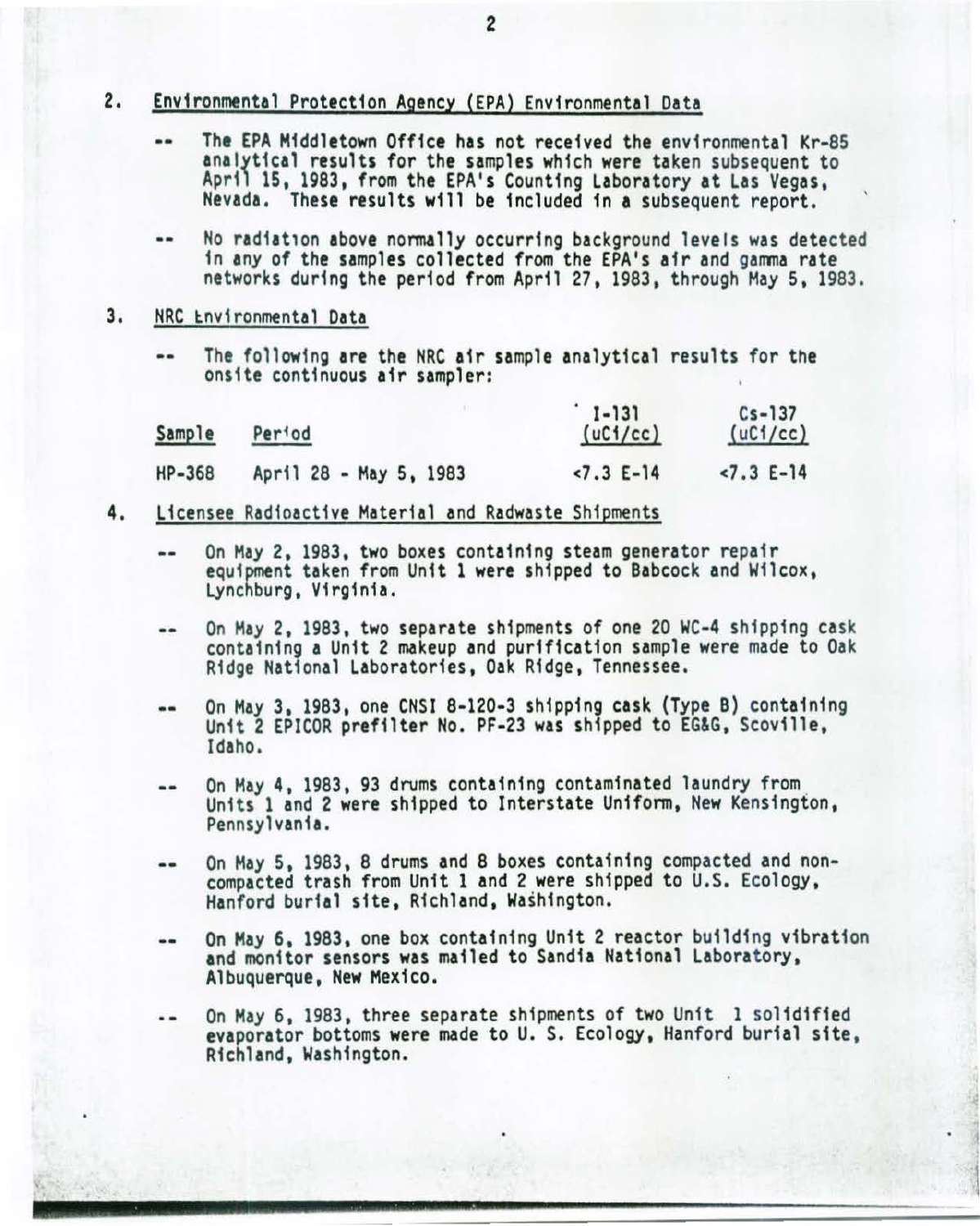5. TMI Occupational Exposure

Licensee TLD (Thermoluminescent Dosimeter) records indicate the following<br>Unit 2 occupational radiation exposures for 1983:

March 1983 41 man-rem Total 1983 (January-March)

Han-rem is an expression for the summation of whole body doses to individuals 1n a group. Thus, if each member of a population group of 1,000 people were to receive a dose of 0.001 rem (1 millirem), or if two people were to receive a dose of 0.5 rem {500 millirem) each, the total man-rem dose in each case would be 1 man-rem.

### Major Activities

- Submerged Demineralizer System (SDS). SDS began processing the tenth 1. batch of reactor coolant system (RCS) water on May 4, 1983. This batch, comprised of approximately 36,000 gallons, had been staged to the "C" reactor coolant bleed tank by the RCS feed and bleed process. (See Weekly Status Report of May 17, 1982, for feed and bleed process description.) SDS performance parameters will be included with the report for May 16, 1983.
- 2. EPICOR II. EPICOR II is currently in a shutdown mode.
- 3. SDS Liner Shipments. The licensee 1s making preparations for shipment of the ninth SDS waste liner (010014). This zeolite liner, which contains approximately 59,800 curies, will be vacuum dried, loaded with a catalytic recombiner and monitored to demonstrate non-combustible gas conditions prior to shipment. Shipment is tentatively scheduled for Hay 17, 1983.
- 4. EPICOR II Prefilter (PF) Shipment. One EPICOR II pre ilter (PF-23) was shipped from TMI to the Idaho National Engineering Laboratory (INEL) on May 3, 1983. This shipment arrived in Scoville, Idaho, on Hay 6, 1983. This represents a total of 37 prefi1ters (in a group of 50) that have been shipped by the Department of Energy to INEL. No shipments are scheduled for next week.
- s. Reactor Building Entries. Five reactor building entries were completed during the week of May 1, 1983. The work effort during the entries was focused on localized decontamination and dose reduction tasks. A procedure to calibrate the source range neutron monitors using a Am Be neutron source was rescheduled for the week of Hay 8, 1983. Five reactor building entries are scheduled for the week of Hay 8, 1983. The major work effort will again be focused on localized decontamination and dose reduction tasks.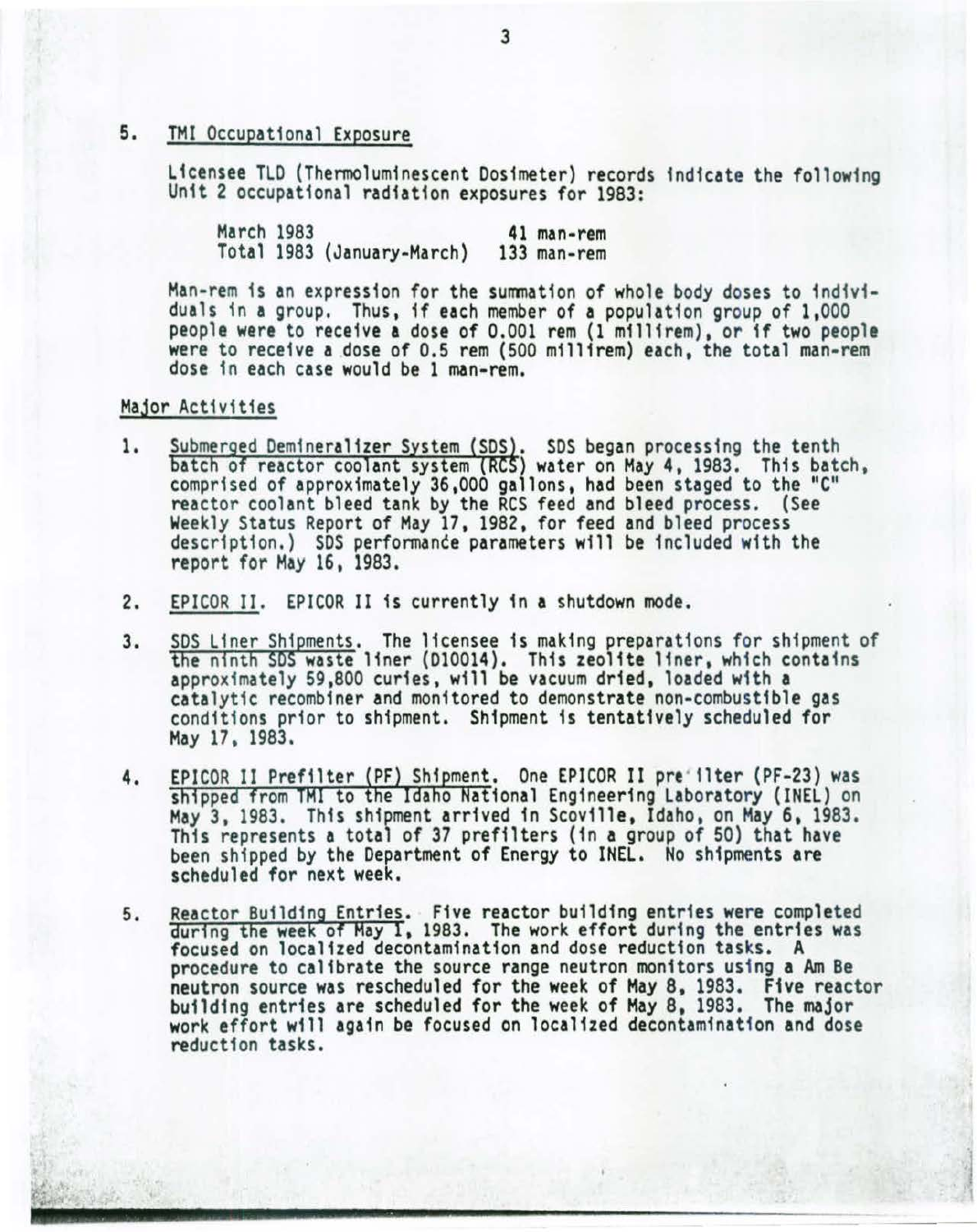Two personnel from the NRC THI:PO conducted an inspection inside the reactor building on Thursday, May 5, 1983. The inspection scope included:

- {1) effectiveness of dose reduction measures,
- (2) industrial safety/fire protection,
- {3) evaluation of potential hazards during polar crane operations,
- (4) vulnerability of 1ncore instrumentation pressure boundaries to damage during *recovery* operations, and
- (5) inspection of components and systems needed for reactor disassembly.

Several areas requiring follow-up action were identified and these are being pursued with cognizant licensee personnel. Significant issues identified in the inspection will be addressed in the inspection report issued monthly by the NRC Region I office. The whole body dose issued monthly by the NRC Region I office. The whole body dose<br>accumulated by the NRC personnel during the 2 hour 15 minute inspection was 196 mrem to one individual and 286 mrem to the other.

6. Polar Crane Activities. Except for a task to reset trolley travel limit switches, no work was performed on the polar crane this week. Polar crane load testing and subsequent operations are still delayed pending resolution of NRC procedural comments. There is no schedule, at the present time, to resume activities to requa11fy the polar crane until comments are resolved. The polar crane requalification is a prerequisite activity for reactor head removal and reactor disassembly. The next phase of the underhead data acquisition, control rod drive mechanism removal and underhead visual inspection, was also dependent on the use of the polar crane. However, because of uncertainties in the crane refurbishment schedule, engineers have commenced work on procedures to remove the control rod drive mechanism without use of the polar crane. Information on this approach will be included when GPU finalizes their plans.